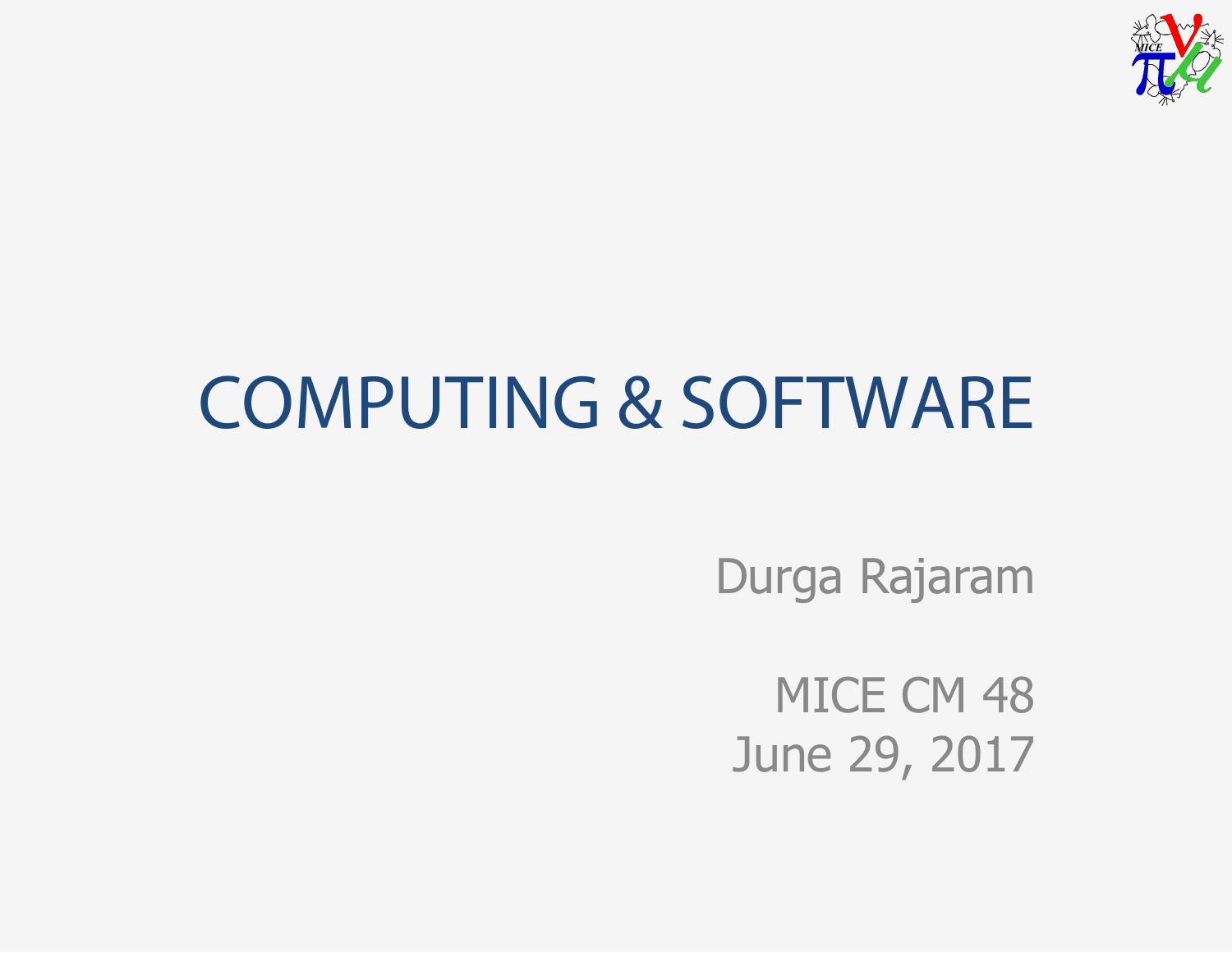

## COMPUTING & SOFTWARE

- Controls & Monitoring
	- H/w controls, Run Control, archiver, alarm handler....
- Online
	- Trigger, DAQ, Readout monitoring, online reconstruction
- Offline
	- Detector reconstruction, simulation, globals
- Infrastructure
	- Data curation, processing, database, networking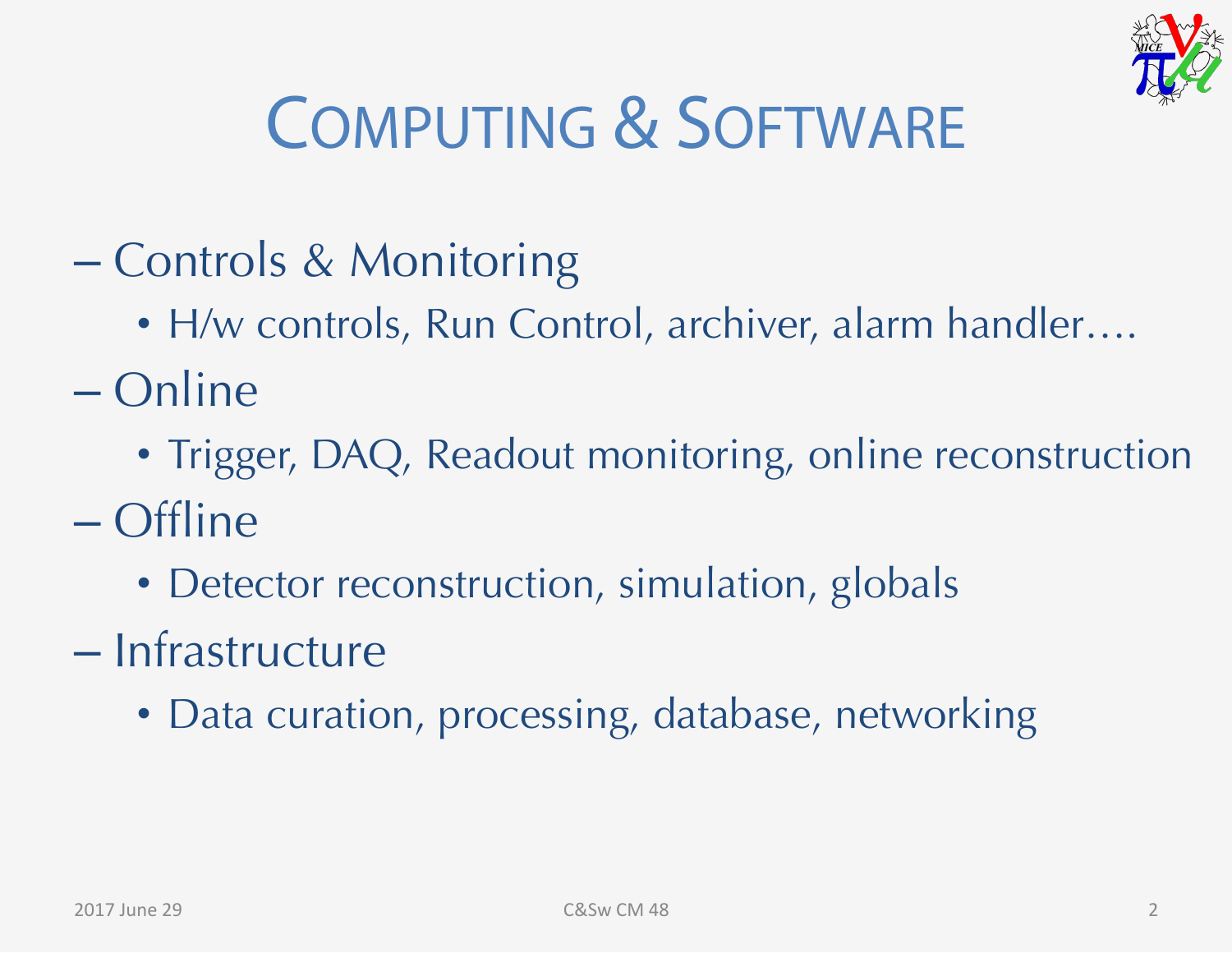

# CONTROLS & MONITORING

- Lots of improvements & ongoing work
	- Now have stable development & "pro" environments
	- Fixes to SS state machine
	- Restructuring of archiver & alarm handler configurations
	- Updated spreadsheets & parameters for alarm handler
	- Run control has been stable during running
	- $-$  For 2017/02 need LH<sub>2</sub> monitoring
		- & a way to get it into the CDB: analysis/MC will need temperature, pressure, level
- C&M review to address autonomous ramp finally closed out.
	- http://micewww.pp.rl.ac.uk/projects/memo/wiki/CAM-Rolling-Review-2017
- More from Ajit Kurup...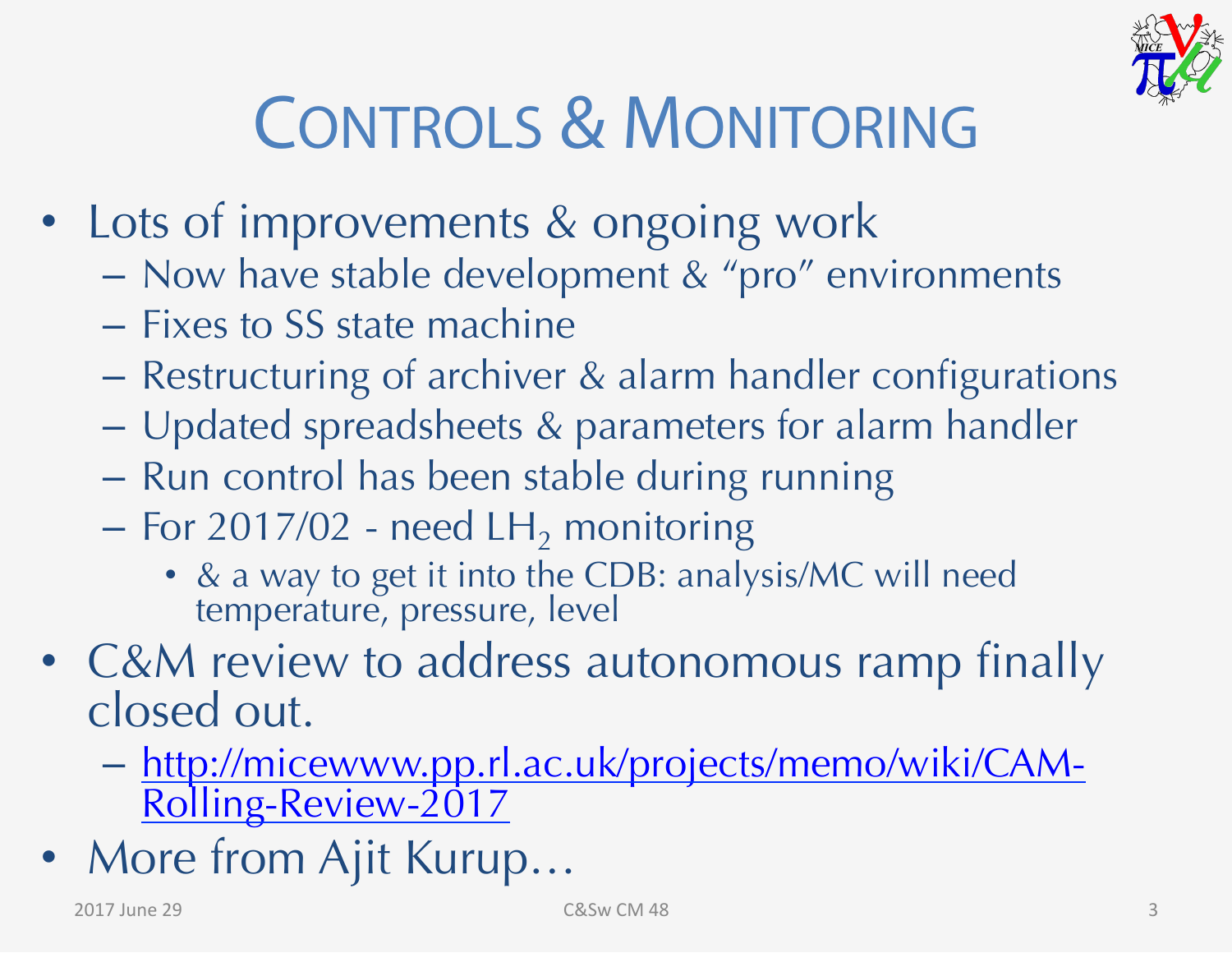# ONLINE



- Trigger & DAQ readout
	- Trigger, readout & software: stable
	- Hall probes one dead probe
	- Major intervention in April/May with tracker cryostats
		- Recovered a lot of dead channels, mapped & recalibrated
		- Need to understand impact/options with remaining dead regions
- Online Recon: automagically runs, plots saved run-by-run
- Personnel: Need a new Ed
	- Many thanks and best wishes
- More from Ed...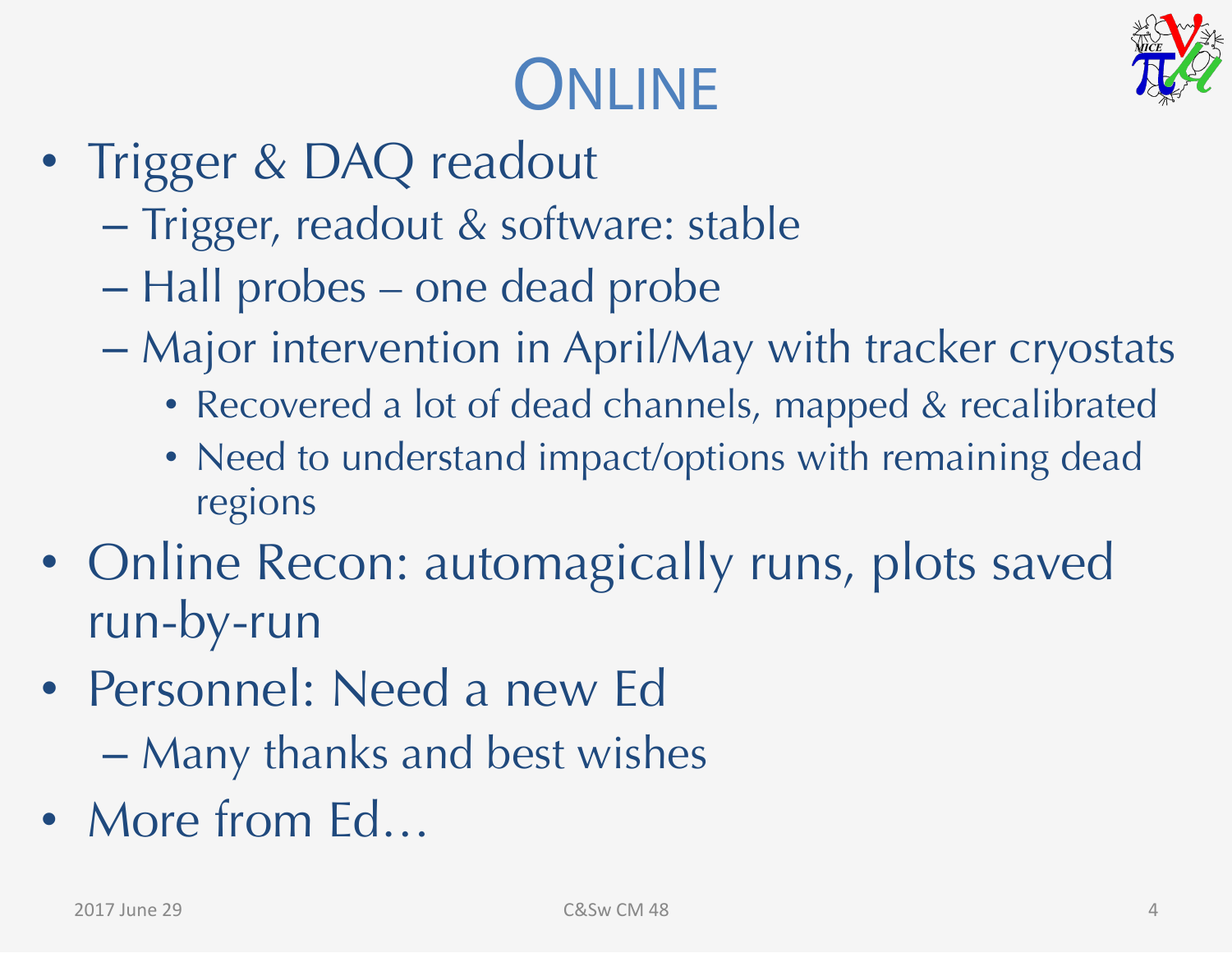# **OFFLINE**



#### **Reconstruction**

- Currently @ MAUS v2.9.1 (new, this week)
- Detectors: focus is now more on details & improvements
	- Highest priority is remaining inefficiency in track reconstruction
	- Being pushed by a rolling review of the tracker software & several ideas generated – different fitting algorithms for the circle & longitudinal fits
	- TOF2 inefficiency & offset
- Globals:
	- Global (matching) ~ ready for MAUS
	- Performance (speed) is a resource issue  $-\infty$ 3-5 slower can solve by running reco on Grid and keep a 'sample' for MLCR reco (?)
	- Performance (efficiency) needs to be studied
	- Fitting & PID need to come in
- Geometry & Fields:
	- Latest surveys incorporated need to generate new alignment constants after reprocessing
	- Bugs in diffuser description (thickness, materials, z-order) in progress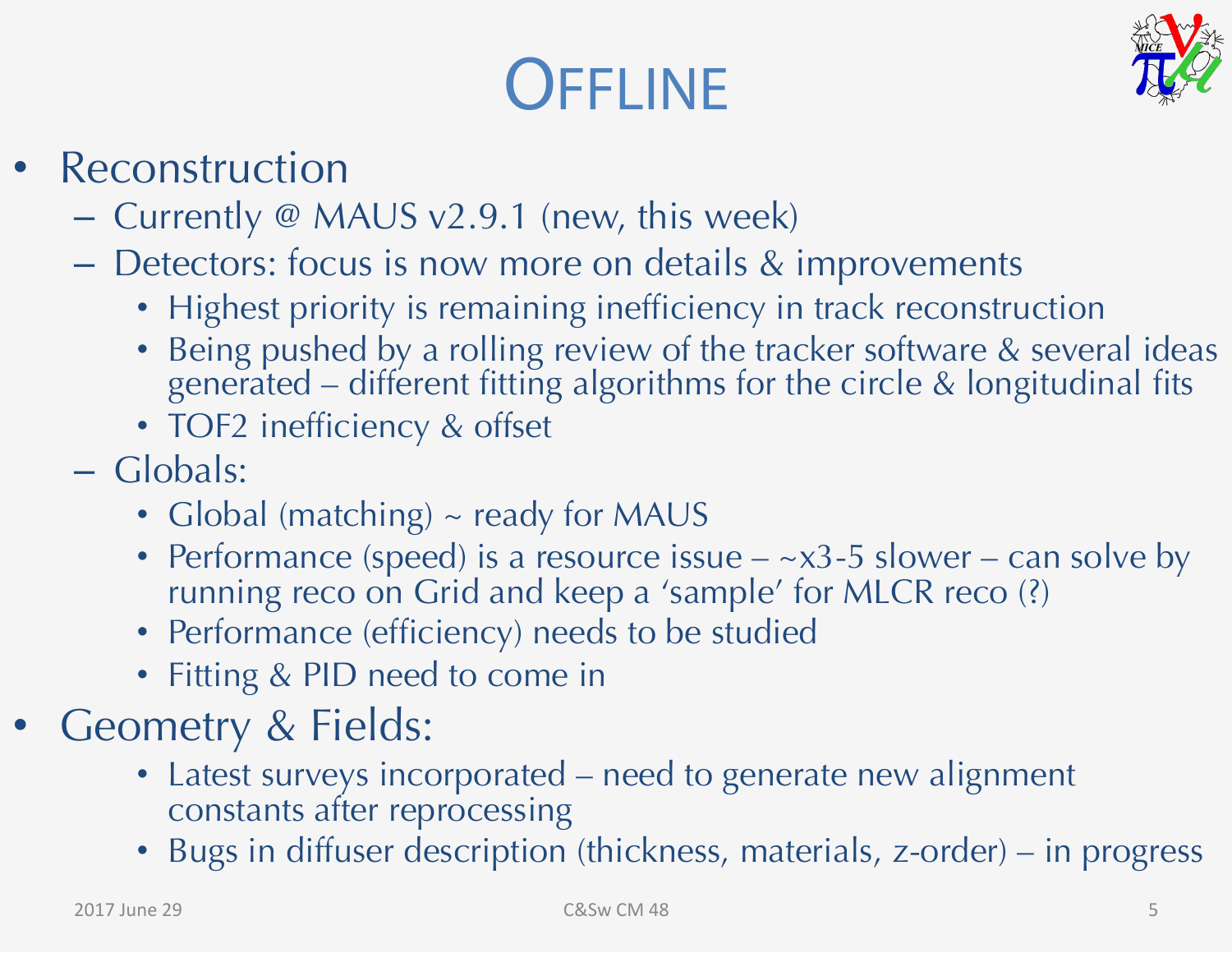

# INFRASTRUCTURE (SPARES)

- Need to ensure availability of hot-swappable spares
	- Target:
		- RATS has been built on spare target computer
		- Need to verify we have documentation for failover
	- Tracker:
		- Need h/w card for tracker IOC to be hot-swappable (PCI card & crate controller)
		- Need spare fully working VME buffer board
	- DAQ:
		- Failover computer now in place & up-to-date
		- Need to check documentation
	- CDB:
		- Failover has been tested & documented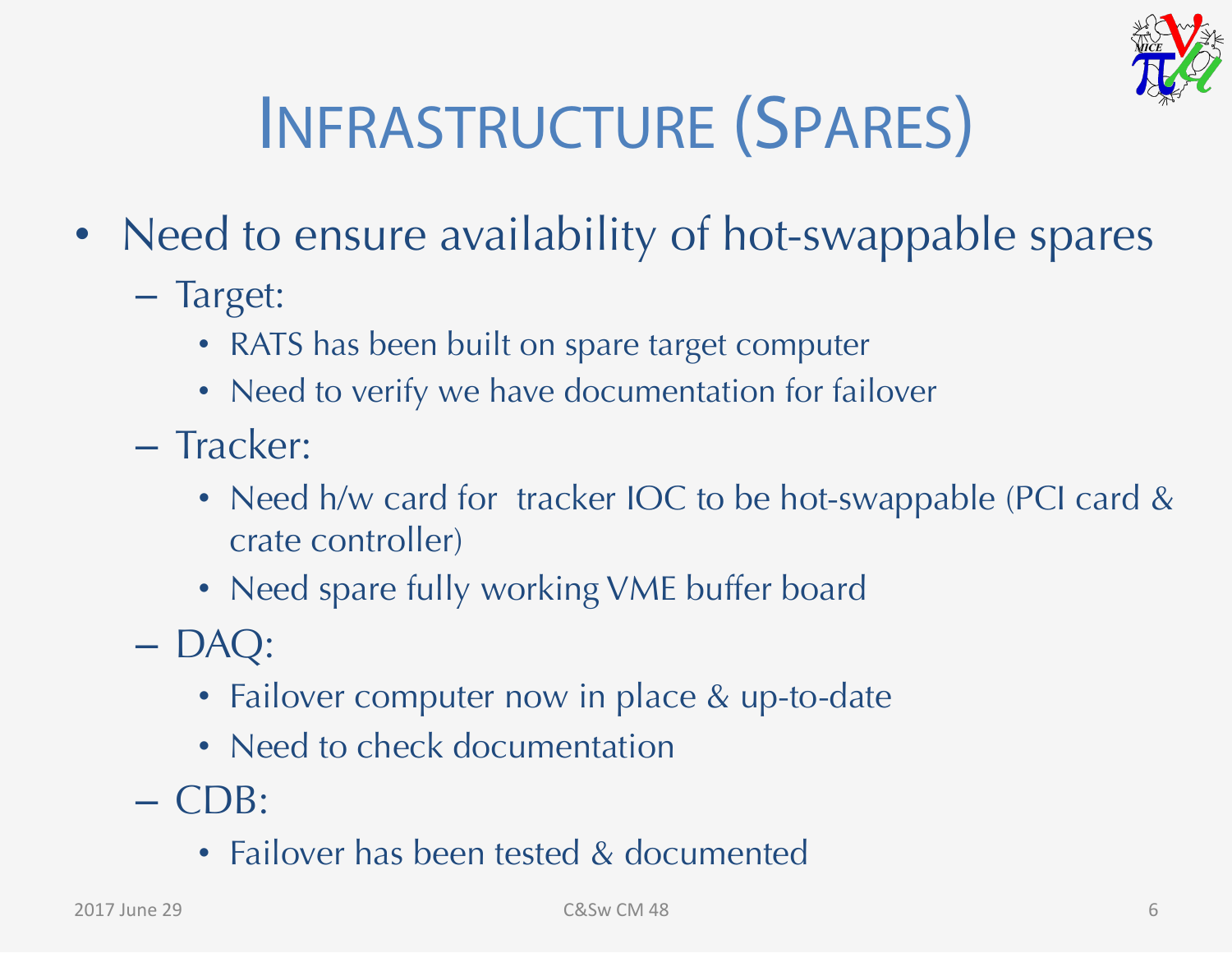

## INFRASTRUCTURE (DATABASE)

- Improvements aimed at making it more user-friendly
	- CDB viewer updated to show cooling channel & absorber info for each run
	- Cooling channel "tag" added to the data structure so analysis user can check/select runs based on tag
	- New C++ API for cabling & calibrations makes it simpler & more 'native' to implement lookups in MAUS c++ codes
- Reconstruction quality table:
	- Table designed, implemented to hold a quality hex flag for each detector per run
	- Tested on pre-prod DB with TOF, EMR
	- Intention is offline reco to run a check & write flag for each reco version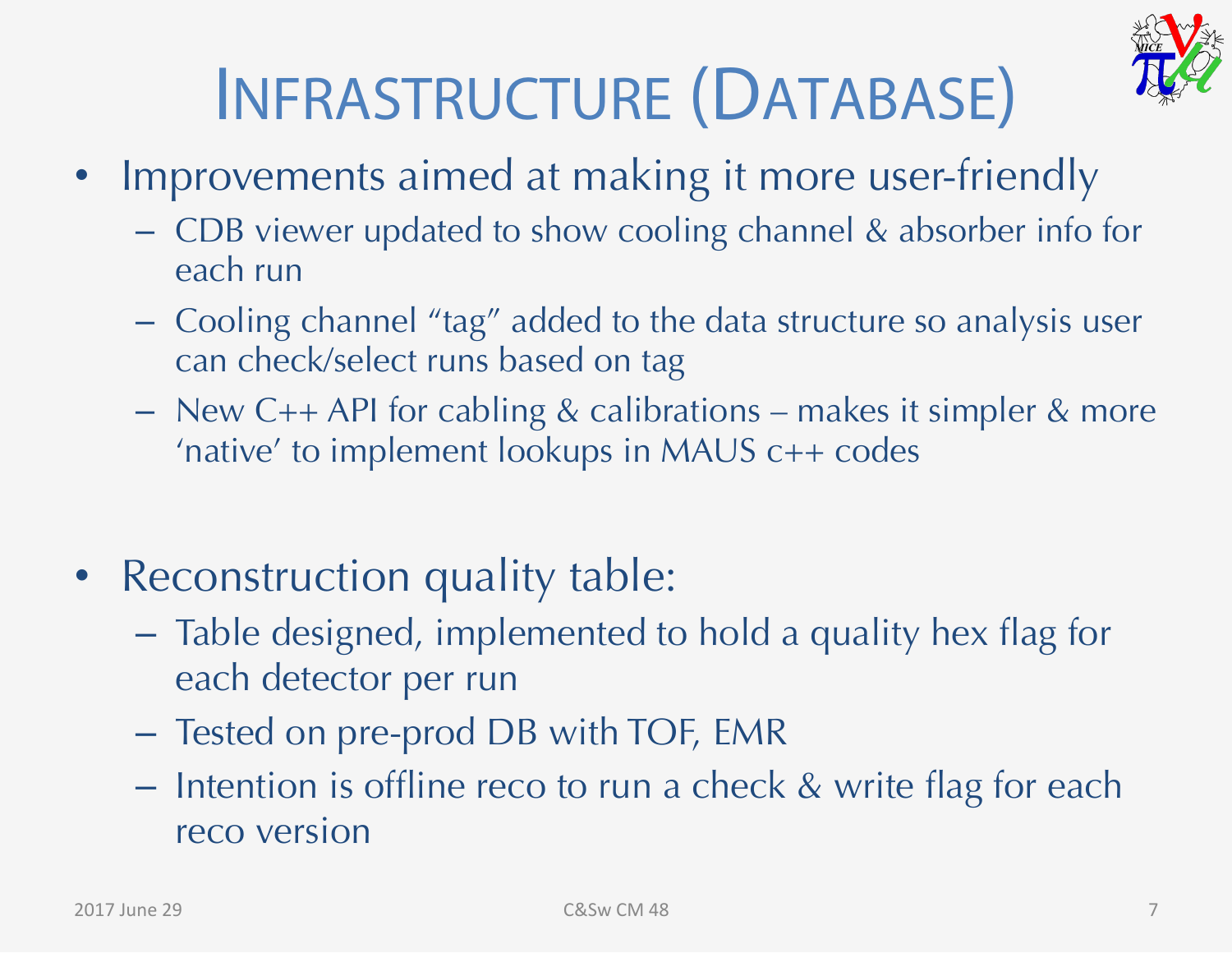# DATA PROCESSING



- Offline reconstruction now routinely done in MLCR
	- Automatically triggered at the end of each run
	- Online reconstruction plots bundled with output
- Reprocessing currently being done in MLCR
	- Takes ~ week
	- Step4 data will be reprocessed with new MAUS 2.9.1 once new TOF calibration & geometry bug fixes come in
- GRID:
	- the current job scheduling interface is being retired
	- Ray & Dimitrije have been testing submissions with the DIRAC framework
	- Our Grid load at the moment is just MC, but we may have to look into running some reco on the Grid due to globals load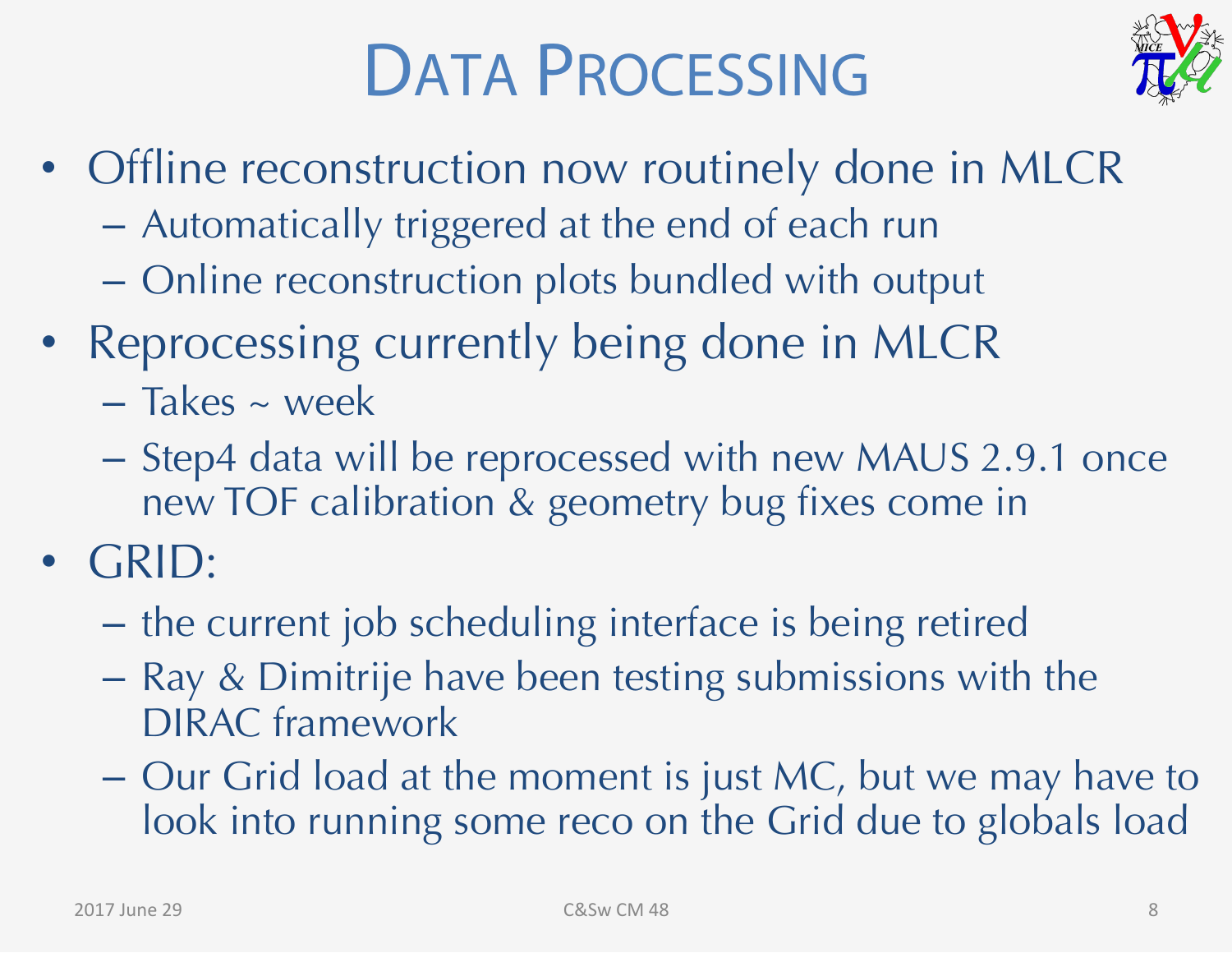

# MC PROCESSING

- Dimitrije has been pushing MC requests to the Grid & turn around time is  $\sim$  < 1 day
- Status & issues:
	- Have generated beam libraries for the now-standard pion-beam currents & have run MC against those
	- Some discrepancies still noted between generated beam & data
	- CR/PF tuned dipole currents 'by hand' in the G4BL deck seems to be an improvement
	- G4BL libraries with the tuned currents need to be generated & MC needs to be run on those (with tracker, tof improvements & geometry fixes)
	- Need to check framework for running non-standard MC (for analysis systematics)
- More from Dimitrije...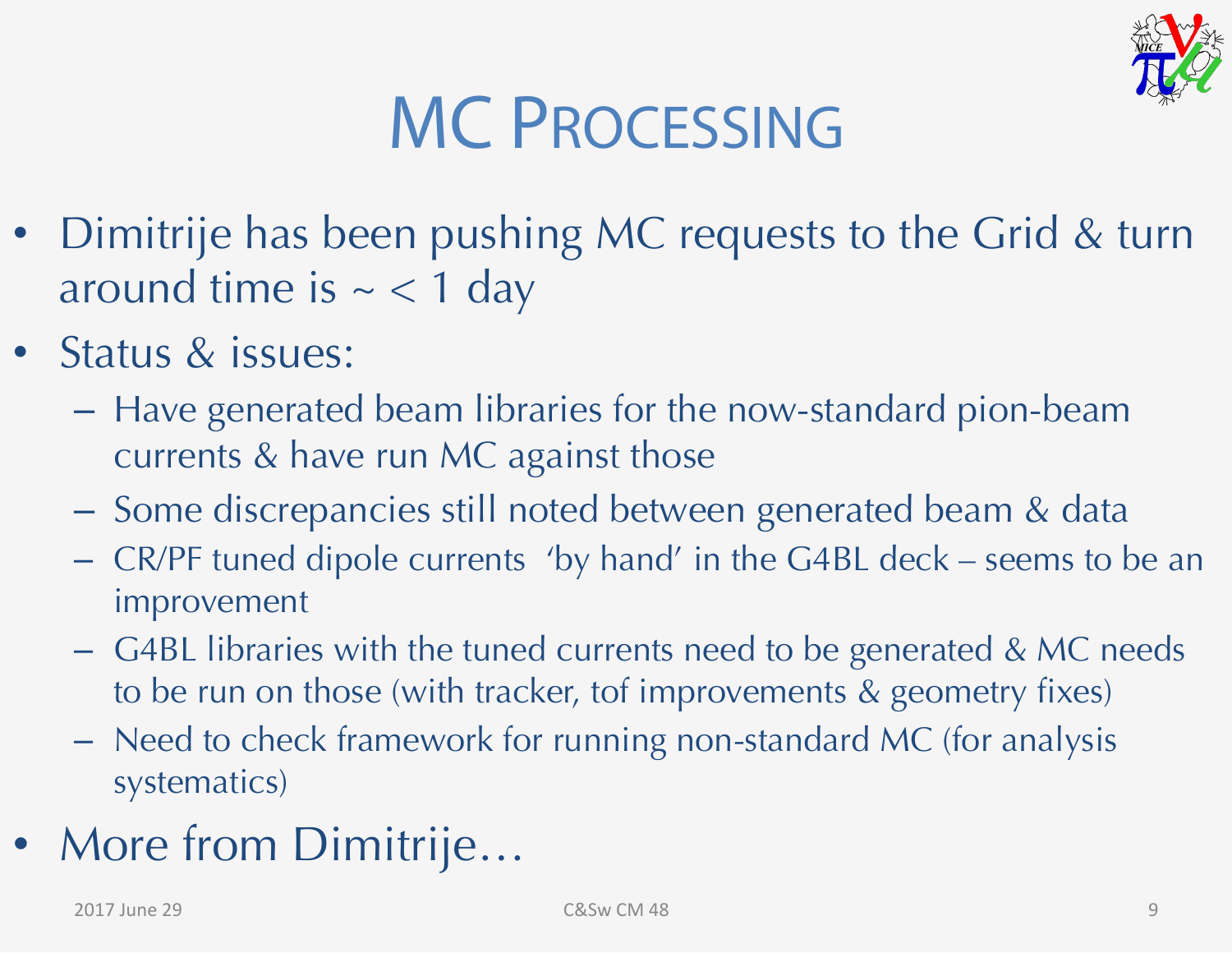

#### PUBLICATIONS

- MICE Software publication:
	- Covers MAUS framework, simulation & reconstruction software
	- More progress recently thanks to help from AD
	- $-$  DR cleaning up 1<sup>st</sup> draft
	- Will have it done for internal review next week
- Does not cover DAQ, C&M, CDB, Data-handling – could consider separate publications for those

#### **Contents**

| 1.           | Introduction          |                                       | $\boldsymbol{2}$ |
|--------------|-----------------------|---------------------------------------|------------------|
|              | 1.1                   | The MICE Experiment                   | $\overline{c}$   |
|              | 1.2                   | Software Requirements                 | $\overline{c}$   |
| 2.           | <b>MAUS</b>           |                                       | 3                |
|              | 2.1                   | Code Design                           | 3                |
|              | 2.2                   | Data Structure                        | 6                |
|              |                       | 2.2.1<br>Physics Data                 | 6                |
|              |                       | 2.2.2<br>Top Level Data Organisation  | 10               |
|              | 2.3                   | Data Flow                             | 10               |
|              | 2.4                   | Testing                               | 10               |
| 3.           |                       | <b>Monte Carlo</b>                    | 11               |
|              | 3.1                   | Beam generation                       | 12               |
|              | 3.2                   | GEANT4                                | 12               |
|              | 3.3                   | Geometry                              | 12               |
|              | 3.4                   | Tracking, Field Maps and Beam Optics  | 13               |
|              | 3.5                   | Detector response and digitization    | 13               |
| $\mathbf{4}$ | <b>Reconstruction</b> |                                       | 14               |
|              | 4.1                   | Time of flight                        | 14               |
|              | 4.2                   | Scintillating fiber trackers          | 14               |
|              | 4.3                   | KL calorimeter                        | 15               |
|              | 4.4                   | Electron-muon ranger                  | 15               |
|              | 4.5                   | Cherenkov                             | 15               |
|              | 4.6                   | Global reconstruction                 | 15               |
|              |                       | 4.6.1<br><b>Global Track Matching</b> | 16               |
|              |                       | Global PID<br>4.6.2                   | 16               |
|              | 4.7                   | Online reconstruction                 | 19               |
| 5.           | 20<br><b>Summary</b>  |                                       |                  |